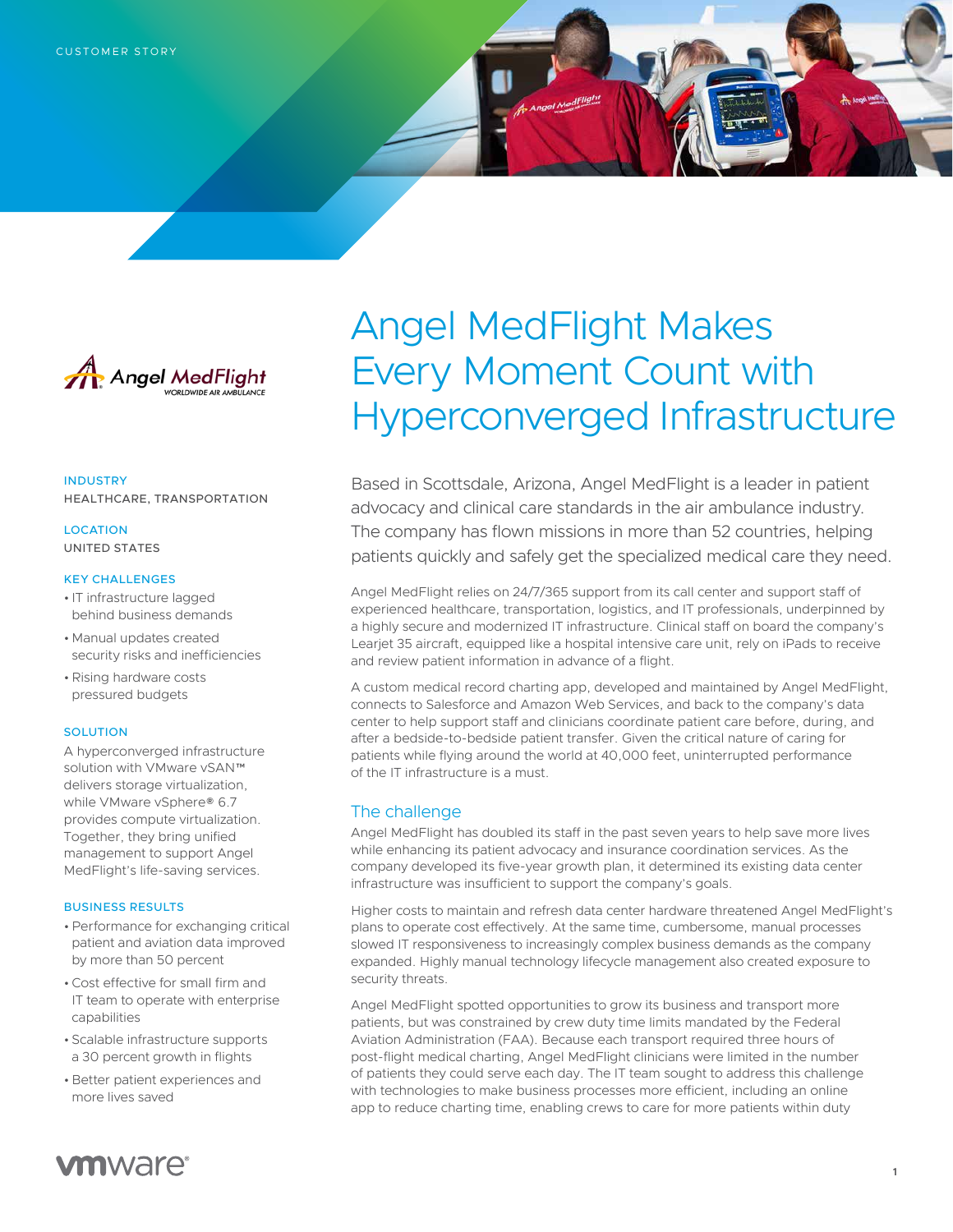time limits. To support its plans, Angel MedFlight needed a high-performance IT infrastructure that could more securely and flexibly accelerate the company's high-flying aspirations.

## The solution

Angel MedFlight selected a VMware hyperconverged infrastructure (HCI) solution after considering competitive alternatives from Nutanix and HPE SimpliVity. Found by Angel MedFlight to offer better pricing and overall value, VMware vSAN 6.7 natively integrates with VMware vSphere 6.7 to accelerate infrastructure performance, optimize resource efficiency, and maximize scalability.

The modern, HTML5-based user interface in vSphere 6.7 offers an intuitive, single pane of glass for managing the virtualized infrastructure, eliminating the need to train staff on specialized storage interfaces. The solution helps protect Angel MedFlight's patient data both at rest and in-flight with the first native software-based, FIPS 140-2 validated HCI encryption, in line with stringent U.S. federal government standards.

With fully functional integration to the web client in the newest versions of vSphere, VMware vSphere Update Manager™ enables centralized, automated patch and version management for vSphere and offers support for VMware ESXi™ hosts, virtual machines, and virtual appliances. It has become one of the Angel MedFlight IT team's favorite features since upgrading directly from vSphere 5.5 to vSphere 6.7.

"I probably had a 20 to 25 percent workload reduction just by using vSphere Update Manager because I can stage everything and just let it run, checking only occasionally just to make sure everything is on track or remediate if anything arises. It's much faster than applying patches with ISOs or USB flash drives. I no longer have to work through three nights to get it all done," says Ian Conner, senior system administrator at Angel MedFlight.

## Business results and benefits

Within IT and across the organization, staff notes 50 percent or better performance improvements with the new infrastructure. Backups that previously took hours for the IT team to complete are now done in less than an hour, freeing IT time for other priority initiatives. "The VMware solution enables our small IT team to function at a higher level. We can perform like a large enterprise from a technology standpoint, with the best resources," says Paul Green, CIO of Angel MedFlight.

"Our employees use shared drives, and now transferring large medical files is much faster. That's critical. When you only have a two-hour window to compile important documents so a patient can be flown for a life-saving organ transplant, every moment counts," says Green. The company's unique capabilities for rapid patient transports, backed by its upgraded technology infrastructure, are driving an unprecedented growth trajectory.

Due to Angel MedFlight's enhanced IT infrastructure, the company's teams can do even more work in advance with medical facilities sending off and receiving patients. The medical charting app and iPad put vital information at a clinician's fingertips on board the air ambulance, often enabling clinicians to complete some preoperative procedures while in flight, saving valuable time for a surgery team waiting at a receiving hospital.

"I'm proud to be part of a team making our technology faster and better. Every day, our work has a positive impact on our patients and their families," says Green. "From flying a child who suffered a traumatic brain injury while vacationing abroad to transporting a retiree from a rural community for an organ transplant, we are ready to help. Angel MedFlight's IT environment allows our teams to respond quickly, dispatching an aircraft within a few hours for life-saving transports."

## **vm**ware<sup>®</sup>